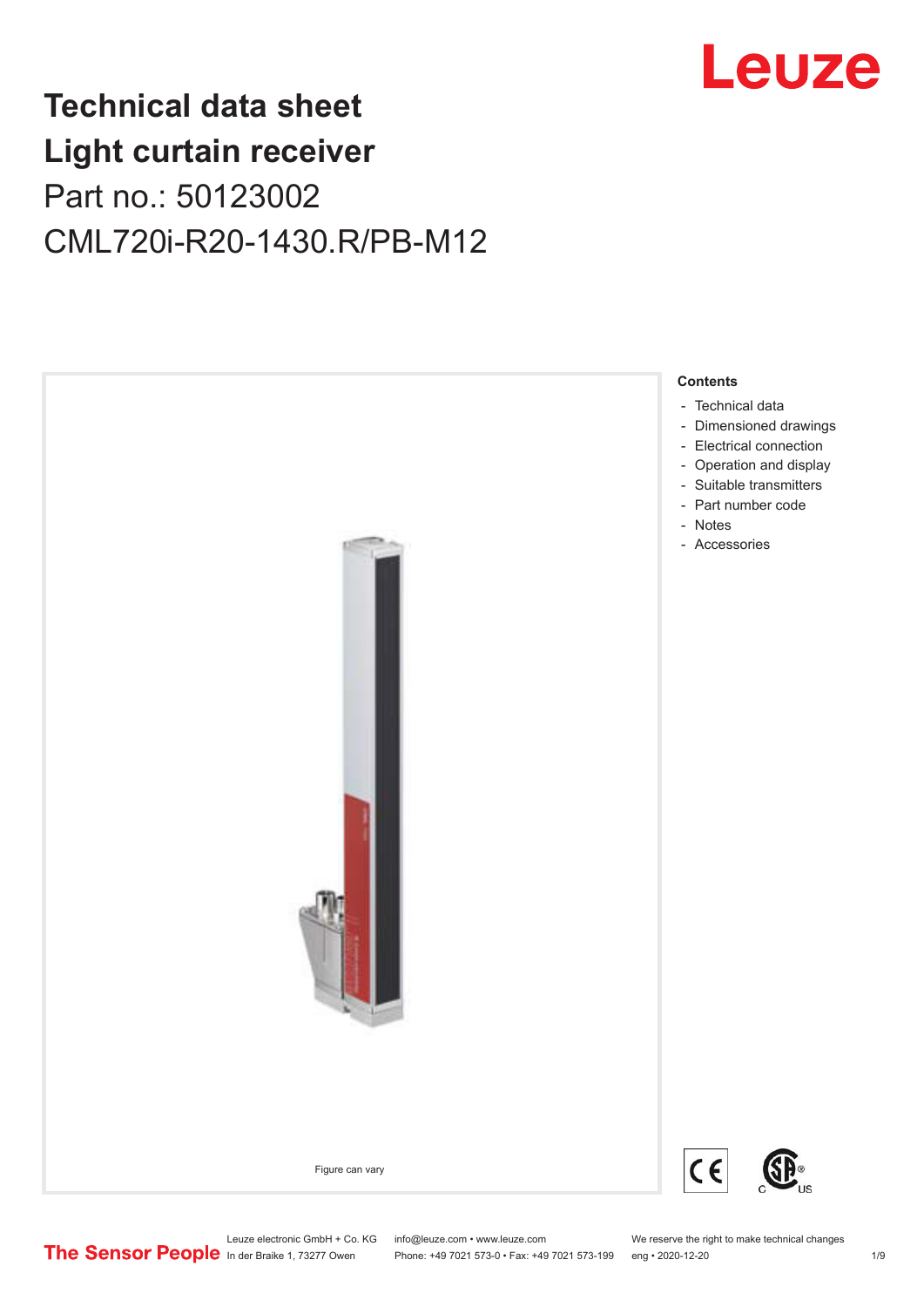### <span id="page-1-0"></span>**Technical data**

# **Leuze**

| <b>Basic data</b>                                 |                                                                                                             |
|---------------------------------------------------|-------------------------------------------------------------------------------------------------------------|
| <b>Series</b>                                     | 720                                                                                                         |
| <b>Operating principle</b>                        | Throughbeam principle                                                                                       |
| Device type                                       | Receiver                                                                                                    |
| <b>Contains</b>                                   | Accessories for the use of the BT-2R1                                                                       |
| <b>Application</b>                                | Object measurement                                                                                          |
| <b>Special version</b>                            |                                                                                                             |
| <b>Special version</b>                            | Crossed-beam scanning                                                                                       |
|                                                   | Diagonal-beam scanning                                                                                      |
|                                                   | Parallel-beam scanning                                                                                      |
| <b>Optical data</b>                               |                                                                                                             |
| <b>Operating range</b>                            | Guaranteed operating range                                                                                  |
| <b>Operating range</b>                            | 0.37m                                                                                                       |
| <b>Operating range limit</b>                      | Typical operating range                                                                                     |
| <b>Operating range limit</b>                      | 0.29m                                                                                                       |
| <b>Measurement field length</b>                   | 1,430 mm                                                                                                    |
| <b>Number of beams</b>                            | 72 Piece(s)                                                                                                 |
| Beam spacing                                      | 20 mm                                                                                                       |
|                                                   |                                                                                                             |
| Measurement data<br>Minimum object diameter       | 30 mm                                                                                                       |
|                                                   |                                                                                                             |
| <b>Electrical data</b>                            |                                                                                                             |
| <b>Protective circuit</b>                         | Polarity reversal protection                                                                                |
|                                                   | Short circuit protected                                                                                     |
|                                                   | <b>Transient protection</b>                                                                                 |
| Performance data                                  |                                                                                                             |
| Supply voltage U <sub>B</sub>                     | 18  30 V, DC                                                                                                |
| <b>Residual ripple</b>                            | 0  15 %, From $U_{\rm B}$                                                                                   |
| <b>Open-circuit current</b>                       | 0  270 mA, The specified values refer<br>to the entire package consisting of trans-<br>mitter and receiver. |
|                                                   |                                                                                                             |
| Inputs/outputs selectable<br>Output current, max. | 100 mA                                                                                                      |
| Input resistance                                  | $6.000 \Omega$                                                                                              |
| Number of inputs/outputs selectable 2 Piece(s)    |                                                                                                             |
| Type                                              | Inputs/outputs selectable                                                                                   |
| Voltage type, outputs                             | DC                                                                                                          |
| Switching voltage, outputs                        | Typ. $U_R / 0 V$                                                                                            |
| Voltage type, inputs                              | DC                                                                                                          |
| Switching voltage, inputs                         | high: ≥6V                                                                                                   |
|                                                   | low: $\leq 4V$                                                                                              |
|                                                   |                                                                                                             |
| Input/output 1                                    |                                                                                                             |
| Activation/disable delay                          | 1 <sub>ms</sub>                                                                                             |
|                                                   |                                                                                                             |
| <b>Timing</b>                                     |                                                                                                             |
| <b>Cycle time</b>                                 | 2.56 ms                                                                                                     |
| Response time per beam                            | 30 µs                                                                                                       |
| <b>Interface</b>                                  |                                                                                                             |
| Type                                              | PROFIBUS DP                                                                                                 |
| <b>PROFIBUS DP</b>                                |                                                                                                             |
| <b>Function</b>                                   | Process                                                                                                     |

| <b>Service interface</b>       |                              |
|--------------------------------|------------------------------|
| Type                           | IO-Link                      |
|                                |                              |
| <b>IO-Link</b>                 |                              |
| <b>Function</b>                | Configuration via software   |
|                                | Service                      |
| <b>Connection</b>              |                              |
| <b>Number of connections</b>   | 2 Piece(s)                   |
| <b>Plug outlet</b>             | Rear side                    |
|                                |                              |
| <b>Connection 1</b>            |                              |
| <b>Function</b>                | Configuration interface      |
|                                | Connection to transmitter    |
|                                | Signal IN                    |
|                                | Signal OUT                   |
| <b>Type of connection</b>      | Voltage supply<br>Connector  |
| <b>Thread size</b>             | M <sub>12</sub>              |
| <b>Type</b>                    | Male                         |
| <b>Material</b>                | Metal                        |
| No. of pins                    | 8-pin                        |
| Encoding                       | A-coded                      |
|                                |                              |
| <b>Connection 2</b>            |                              |
| <b>Function</b>                | <b>BUS IN</b>                |
|                                | <b>BUS OUT</b>               |
| <b>Type of connection</b>      | Connector                    |
| <b>Thread size</b>             | M <sub>12</sub>              |
| Type                           | Female                       |
| <b>Material</b>                | Metal                        |
| No. of pins                    | $5 - pin$                    |
| Encoding                       | B-coded                      |
| <b>Mechanical data</b>         |                              |
| Design                         | Cubic                        |
| Dimension (W x H x L)          | 29 mm x 35.4 mm x 1,453 mm   |
| <b>Housing material</b>        | Metal                        |
| <b>Metal housing</b>           | Aluminum                     |
| Lens cover material            | Plastic                      |
| Net weight                     | $1,650$ g                    |
| <b>Housing color</b>           | Silver                       |
| <b>Type of fastening</b>       | Groove mounting              |
|                                | Via optional mounting device |
| <b>Operation and display</b>   |                              |
| Type of display                | LED                          |
|                                | OLED display                 |
| <b>Number of LEDs</b>          | 2 Piece(s)                   |
| Type of configuration          | Software                     |
|                                | Teach-in                     |
| <b>Operational controls</b>    | Membrane keyboard            |
|                                |                              |
| <b>Environmental data</b>      |                              |
| Ambient temperature, operation | $-3060 °C$                   |
| Ambient temperature, storage   | $-40$ 70 °C                  |
|                                |                              |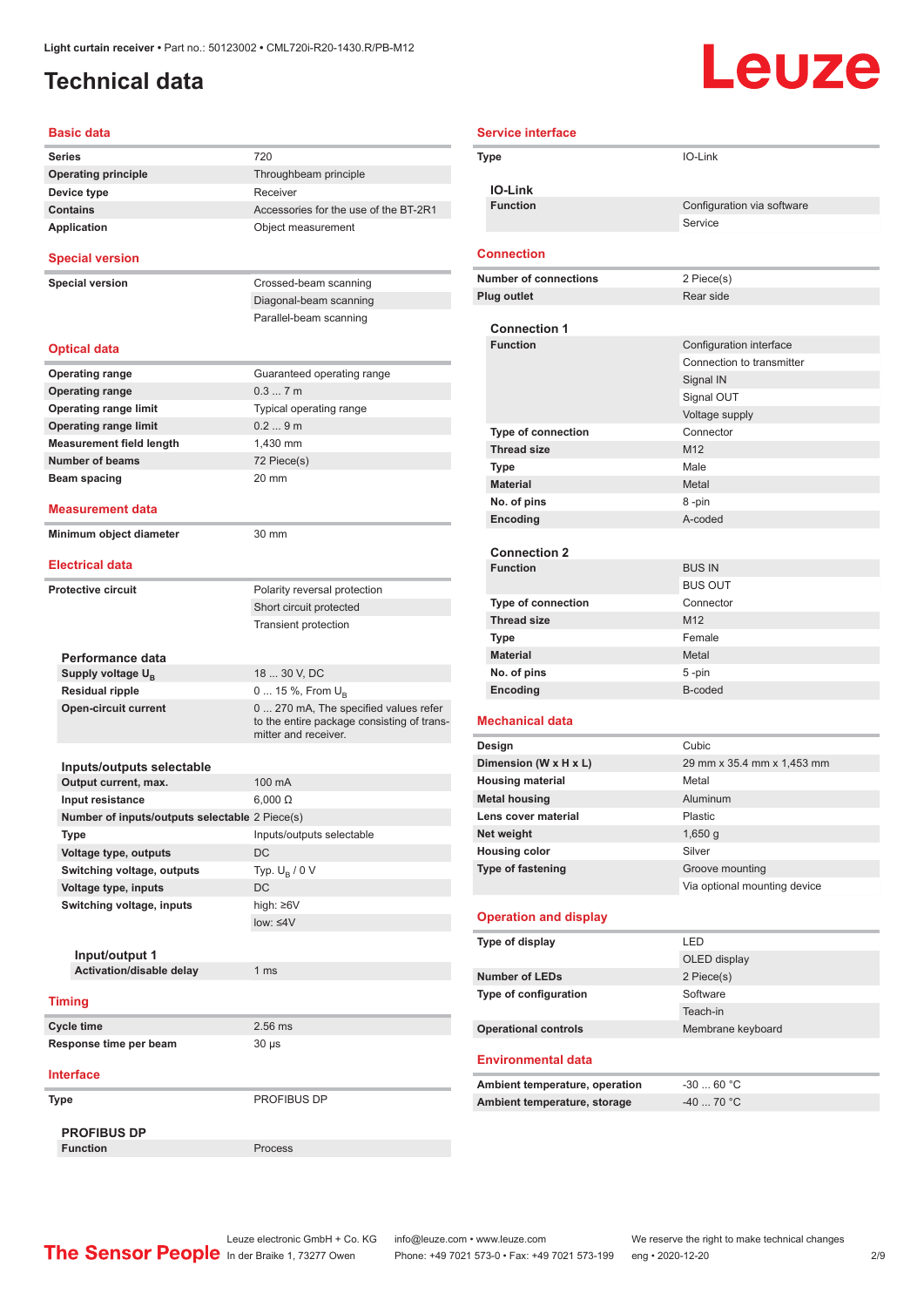### **Technical data**

## Leuze

#### **Certifications**

| Degree of protection     | IP 65         |
|--------------------------|---------------|
| <b>Protection class</b>  | Ш             |
| <b>Certifications</b>    | c CSA US      |
| <b>Standards applied</b> | IEC 60947-5-2 |
|                          |               |

#### **Classification**

| <b>Customs tariff number</b> | 90314990 |
|------------------------------|----------|
| eCl@ss 5.1.4                 | 27270910 |
| eCl@ss 8.0                   | 27270910 |
| eCl@ss 9.0                   | 27270910 |
| eCl@ss 10.0                  | 27270910 |
| eCl@ss 11.0                  | 27270910 |
| <b>ETIM 5.0</b>              | EC002549 |
| <b>ETIM 6.0</b>              | EC002549 |
| <b>ETIM 7.0</b>              | EC002549 |
|                              |          |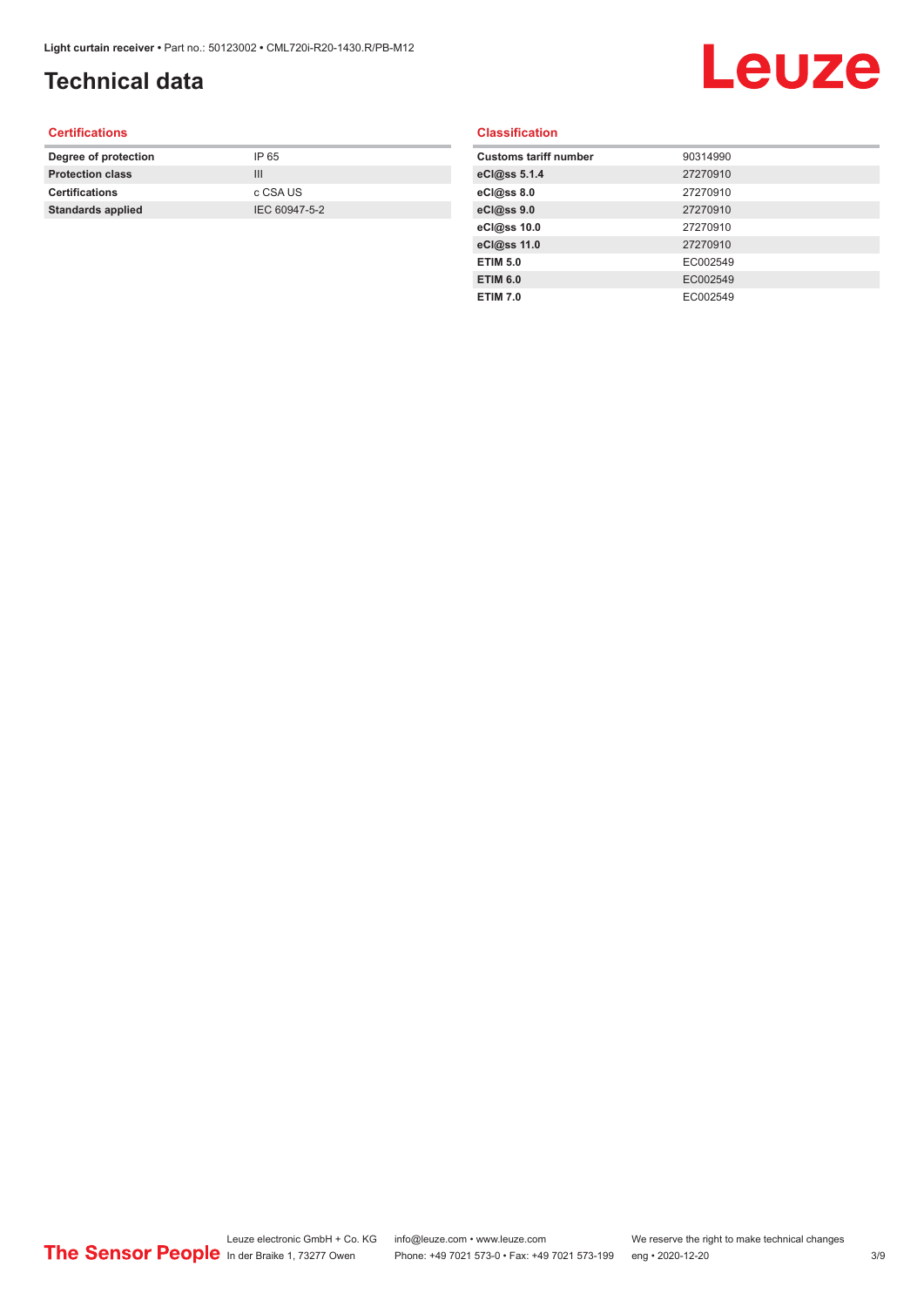#### <span id="page-3-0"></span>**Dimensioned drawings**

All dimensions in millimeters



- 
- B Measurement field length 1430 mm
- F M6 thread G Fastening groove
- 
- T Transmitter
- R Receiver
- Y 5 mm



## **Leuze**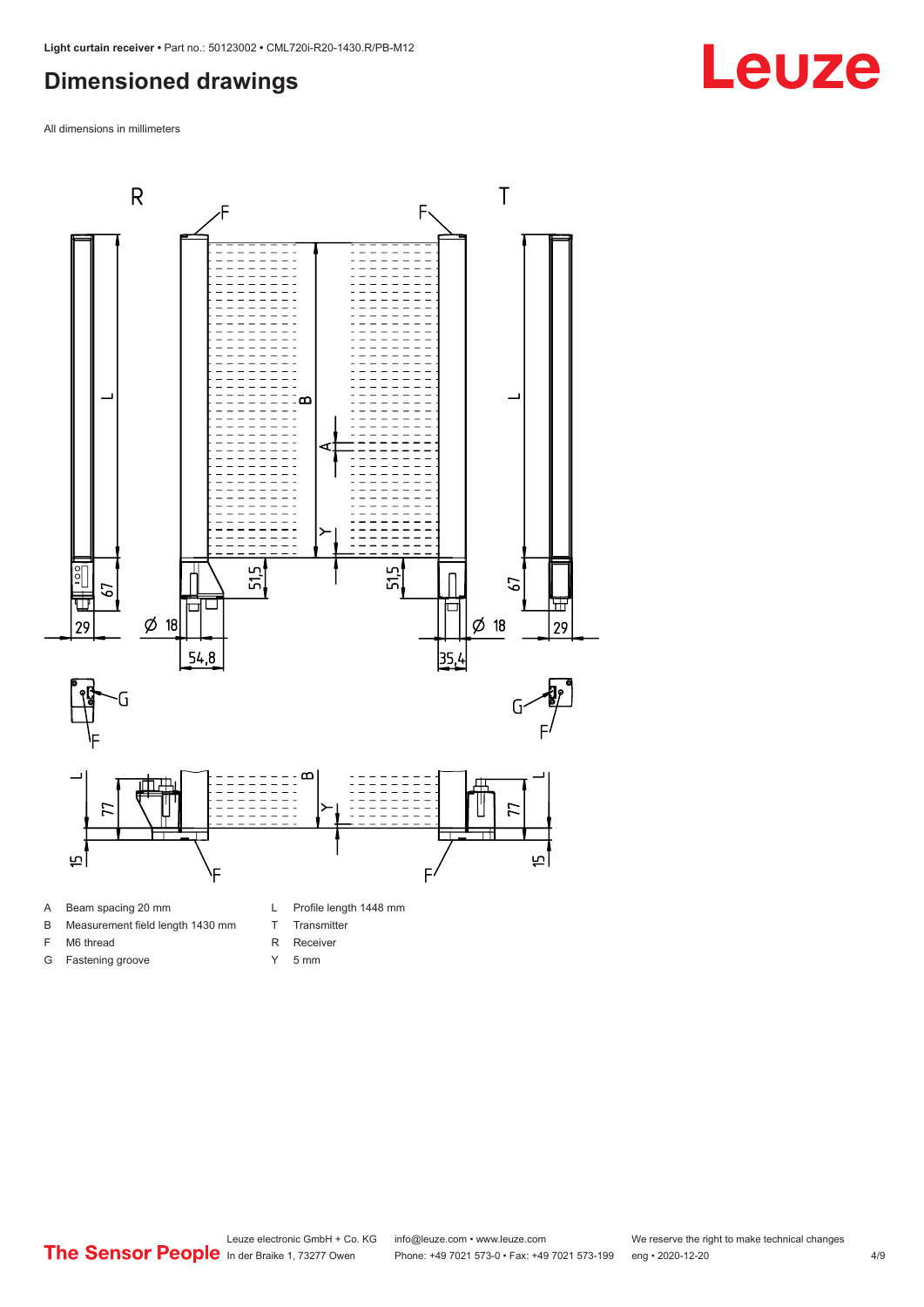#### <span id="page-4-0"></span>**Dimensioned drawings**





## **Electrical connection**

**Connection 1**

| <b>Function</b>    | Configuration interface   |
|--------------------|---------------------------|
|                    | Connection to transmitter |
|                    | Signal IN                 |
|                    | Signal OUT                |
|                    | Voltage supply            |
| Type of connection | Connector                 |
| <b>Thread size</b> | M12                       |
| <b>Type</b>        | Male                      |
| <b>Material</b>    | Metal                     |
| No. of pins        | 8-pin                     |
| Encoding           | A-coded                   |

#### **Pin Pin assignment**

| 1              | $V +$            |  |  |
|----------------|------------------|--|--|
| $\overline{2}$ | I/O <sub>1</sub> |  |  |
| 3              | <b>GND</b>       |  |  |
| $\overline{4}$ | IO-Link          |  |  |
| 5              | I/O <sub>2</sub> |  |  |
| 6              | RS 485 Tx+       |  |  |
| 7              | RS 485 Tx+       |  |  |
| 8              | <b>FE/SHIELD</b> |  |  |
|                |                  |  |  |



#### **Connection 2**

| <b>Function</b>    | <b>BUS IN</b>  |
|--------------------|----------------|
|                    | <b>BUS OUT</b> |
| Type of connection | Connector      |
| <b>Thread size</b> | M12            |
| <b>Type</b>        | Female         |
| <b>Material</b>    | Metal          |
| No. of pins        | $5$ -pin       |
| Encoding           | B-coded        |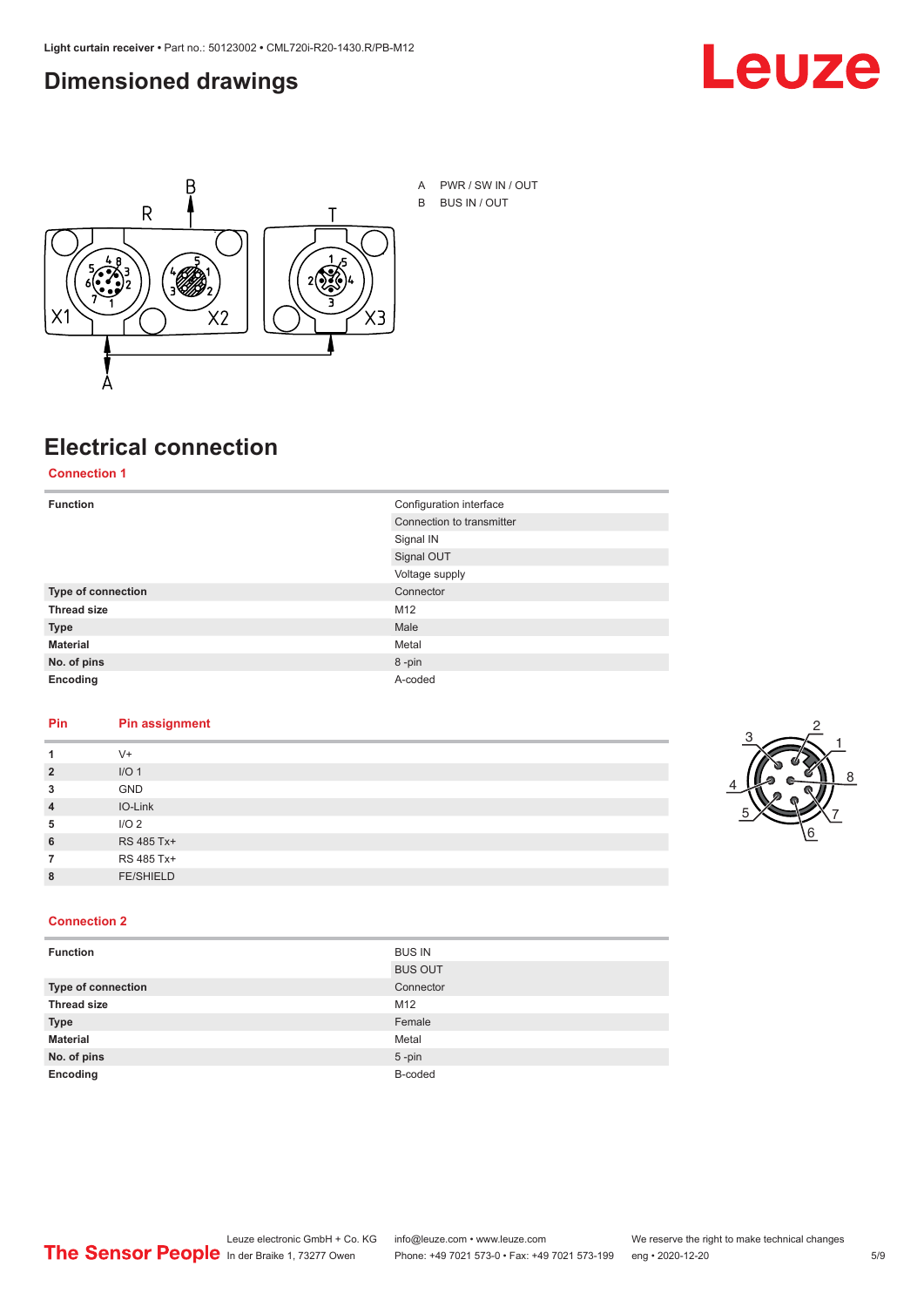### <span id="page-5-0"></span>**Electrical connection**

#### **Pin Pin assignment 1** V+ **2** Tx-**3** PB GND **4** Tx+ **5** FE/SHIELD 3 2 1 5 4

## **Operation and display**

| <b>LED</b>     | <b>Display</b>           | <b>Meaning</b>                         |
|----------------|--------------------------|----------------------------------------|
|                | Green, continuous light  | Operational readiness                  |
|                | Green, flashing          | Teach / error                          |
| $\overline{2}$ | Yellow, continuous light | Light path free, with function reserve |
|                | Yellow, flashing         | No function reserve                    |
|                | Off                      | Object detected                        |

#### **Suitable transmitters**

| Part no. | <b>Designation</b>         | <b>Article</b>               | <b>Description</b>                                                        |
|----------|----------------------------|------------------------------|---------------------------------------------------------------------------|
| 50119513 | CML720i-T20-<br>1430.R-M12 | Light curtain<br>transmitter | Operating range: 0.3  6 m<br>Connection: Connector, M12, Rear side, 5-pin |

#### **Part number code**

Part designation: **CML7XXi-YZZ-AAAA.BCCCDDD-EEEFFF**

| <b>CML</b>  | <b>Operating principle</b><br>Measuring light curtain                                                                                     |
|-------------|-------------------------------------------------------------------------------------------------------------------------------------------|
| 7XXi        | <b>Series</b><br>720i: 720i series<br>730i: 730i series                                                                                   |
| Y           | Device type<br>T: transmitter<br>R: receiver                                                                                              |
| <b>ZZ</b>   | <b>Beam spacing</b><br>$05:5$ mm<br>10:10 mm<br>20:20 mm<br>40:40 mm                                                                      |
| <b>AAAA</b> | Measurement field length [mm], dependent on beam spacing                                                                                  |
| B           | Equipment<br>A: connector outlet, axial<br>R: rear connector outlet                                                                       |
| <b>CCC</b>  | Interface<br>L: IO-Link<br>/CN: CANopen<br>/PB: PROFIBUS<br>/PN: PROFINET<br>/CV: Analog current and voltage output<br>/D3: RS 485 Modbus |



# Leuze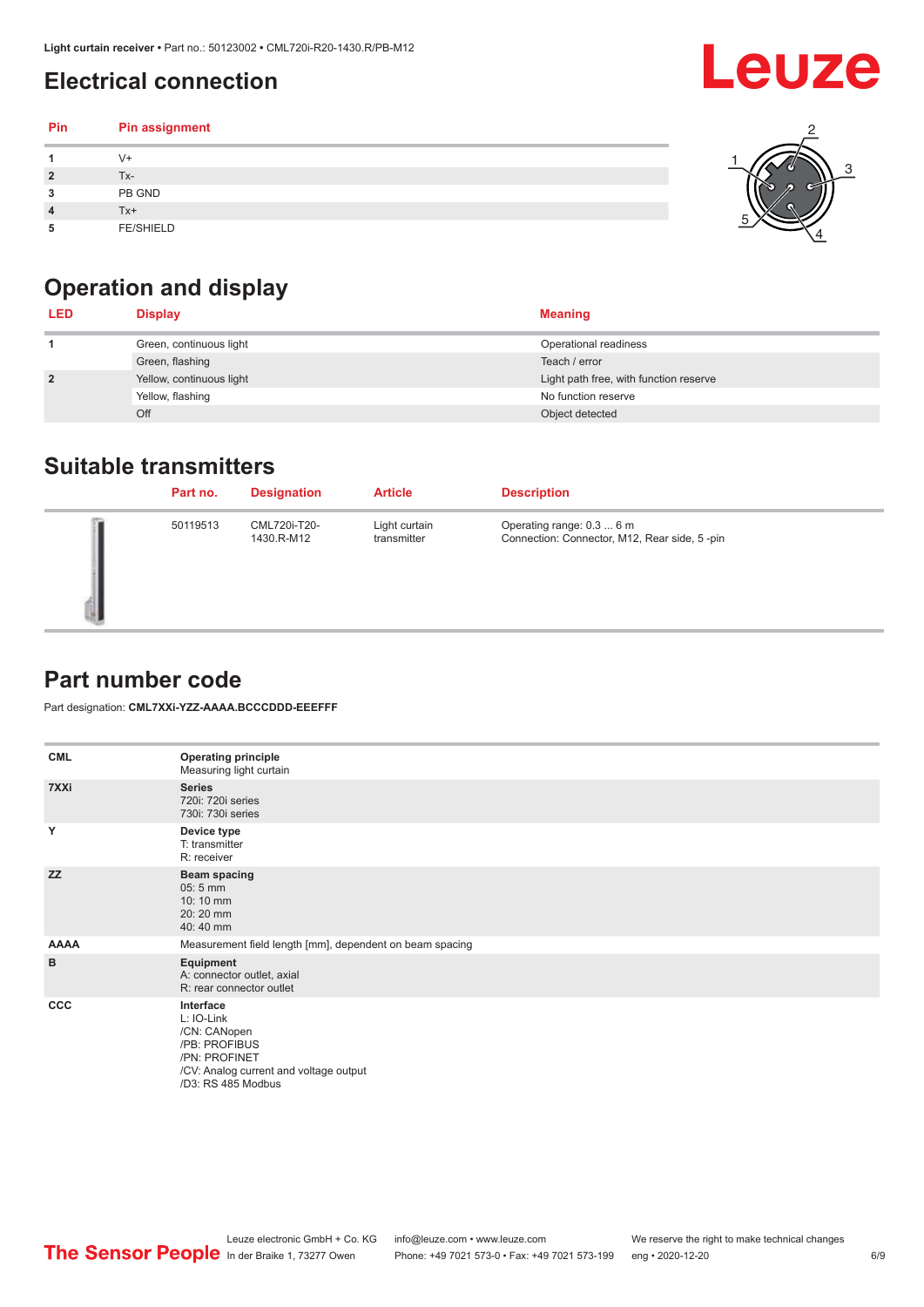#### <span id="page-6-0"></span>**Part number code**



| <b>DDD</b> | <b>Special equipment</b><br>-PS: Power Setting                                                    |  |
|------------|---------------------------------------------------------------------------------------------------|--|
| <b>EEE</b> | <b>Electrical connection</b><br>M12: M12 connector                                                |  |
| <b>FFF</b> | -EX: Explosion protection                                                                         |  |
|            |                                                                                                   |  |
|            | <b>Note</b>                                                                                       |  |
| œ          | Vector A list with all available device types can be found on the Leuze website at www.leuze.com. |  |

#### **Notes**

| Observe intended use!                                                                                                                                                                                                            |
|----------------------------------------------------------------------------------------------------------------------------------------------------------------------------------------------------------------------------------|
| $\%$ This product is not a safety sensor and is not intended as personnel protection.<br>$\%$ The product may only be put into operation by competent persons.<br>$\%$ Only use the product in accordance with its intended use. |
|                                                                                                                                                                                                                                  |



#### **For UL applications:**

ª For UL applications, use is only permitted in Class 2 circuits in accordance with the NEC (National Electric Code). ª These proximity switches shall be used with UL Listed Cable assemblies rated 30V, 0.5A min, in the field installation, or equivalent (categories: CYJV/ CYJV7 or PVVA/PVVA7)

#### **Accessories**

### Connection technology - Connection cables

|        | Part no. | <b>Designation</b>     | <b>Article</b>   | <b>Description</b>                                                                                                                                         |
|--------|----------|------------------------|------------------|------------------------------------------------------------------------------------------------------------------------------------------------------------|
| 2<br>W | 50132079 | KD U-M12-5A-V1-<br>050 | Connection cable | Connection 1: Connector, M12, Axial, Female, A-coded, 5-pin<br>Connection 2: Open end<br>Shielded: No<br>Cable length: 5,000 mm<br>Sheathing material: PVC |

#### Connection technology - Y distribution cables

|             |   | Part no. | <b>Designation</b>          | <b>Article</b>        | <b>Description</b>                                                                                                                                                                                                                                                                                  |
|-------------|---|----------|-----------------------------|-----------------------|-----------------------------------------------------------------------------------------------------------------------------------------------------------------------------------------------------------------------------------------------------------------------------------------------------|
| 圔<br>⋿<br>٣ | Ø | 50118183 | K-Y1 M12A-5m-<br>M12A-S-PUR | Interconnection cable | Connection 1: Connector, M12, Axial, Female, A-coded, 5-pin<br>Connection 2: Connector, M12, Axial, Male, A-coded, 5-pin<br>Connection 3: Connector, M12, Axial, Female, A-coded, 8-pin<br>Shielded: Yes<br>Cable length fork 1: 5,000 mm<br>Cable length fork 2: 150 mm<br>Sheathing material: PUR |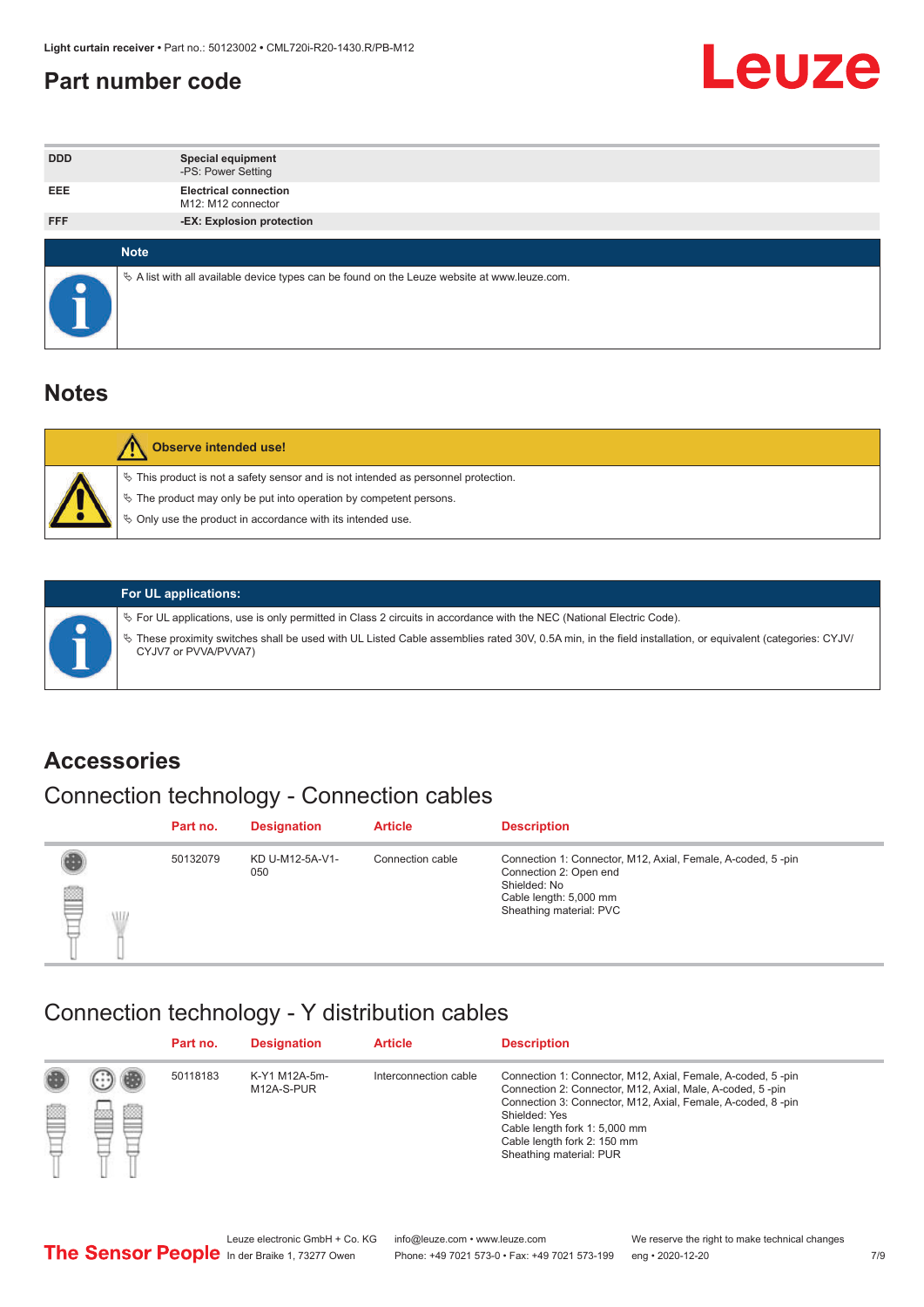#### **Accessories**

## **Leuze**

|     |         | Part no. | <b>Designation</b>           | <b>Article</b>        | <b>Description</b>                                                                                                                                                                                                                                                                             |
|-----|---------|----------|------------------------------|-----------------------|------------------------------------------------------------------------------------------------------------------------------------------------------------------------------------------------------------------------------------------------------------------------------------------------|
| 622 | ×<br>65 | 50123265 | K-YPB M12A-5m-<br>M12A-S-PUR | Interconnection cable | Suitable for interface: PROFIBUS DP<br>Connection 1: Connector, M12, Axial, Male, B-coded, 5-pin<br>Connection 2: Cable with connector, M12, Axial, Female, B-coded, 5-pin<br>Connection 3: Cable with connector, M12, Axial, Male, B-coded, 5-pin<br>Shielded: Yes<br>Sheathing material: PUR |

#### Mounting technology - Mounting brackets

|               | Part no. | <b>Designation</b> | <b>Article</b>      | <b>Description</b>                                                                                                                                                                                                        |
|---------------|----------|--------------------|---------------------|---------------------------------------------------------------------------------------------------------------------------------------------------------------------------------------------------------------------------|
| $\frac{1}{2}$ | 50142900 | BT 700M.5-2SET     | Mounting device set | Design of mounting device: Bracket mounting<br>Fastening, at system: Through-hole mounting, T slotted hole<br>Mounting bracket, at device: Screw type, Sliding block<br>Type of mounting device: Rigid<br>Material: Steel |

### Mounting technology - Swivel mounts

| Part no. | <b>Designation</b> | <b>Article</b>       | <b>Description</b>                                                                                                                                          |
|----------|--------------------|----------------------|-------------------------------------------------------------------------------------------------------------------------------------------------------------|
| 429046   | <b>BT-2R1</b>      | Mounting bracket set | Fastening, at system: Through-hole mounting<br>Mounting bracket, at device: Clampable<br>Type of mounting device: Turning, 360°<br>Material: Metal, Plastic |

#### Configuration devices

| Part no. | <b>Designation</b>             | <b>Article</b>  | <b>Description</b>                                                       |
|----------|--------------------------------|-----------------|--------------------------------------------------------------------------|
| 50121098 | SET MD12-US2-IL1.1<br>$+$ Zub. | Diagnostics set | Interface: USB<br>Connections: 2 Piece(s)<br>Degree of protection: IP 20 |

#### Services

| Part no. | <b>Designation</b> | <b>Article</b>   | <b>Description</b>                                                                                                                                                                                                                                                                                                                                                                                                              |
|----------|--------------------|------------------|---------------------------------------------------------------------------------------------------------------------------------------------------------------------------------------------------------------------------------------------------------------------------------------------------------------------------------------------------------------------------------------------------------------------------------|
| S981001  | CS10-S-110         | Start-up support | Details: Performed at location of customer's choosing, duration: max. 10<br>hours.<br>Conditions: Devices and connection cables are already mounted, price not<br>including travel costs and, if applicable, accommodation expenses.<br>Restrictions: No mechanical (mounting) and electrical (wiring) work<br>performed, no changes (attachments, wiring, programming) to third-party<br>components in the nearby environment. |
| S981005  | CS10-T-110         | Product training | Details: Location and content to be agreed upon, duration: max. 10 hours.<br>Conditions: Price not including travel costs and, if applicable, accommodation<br>expenses.<br>Restrictions: Travel costs and accommodation expenses charged separately<br>and according to expenditure.                                                                                                                                           |